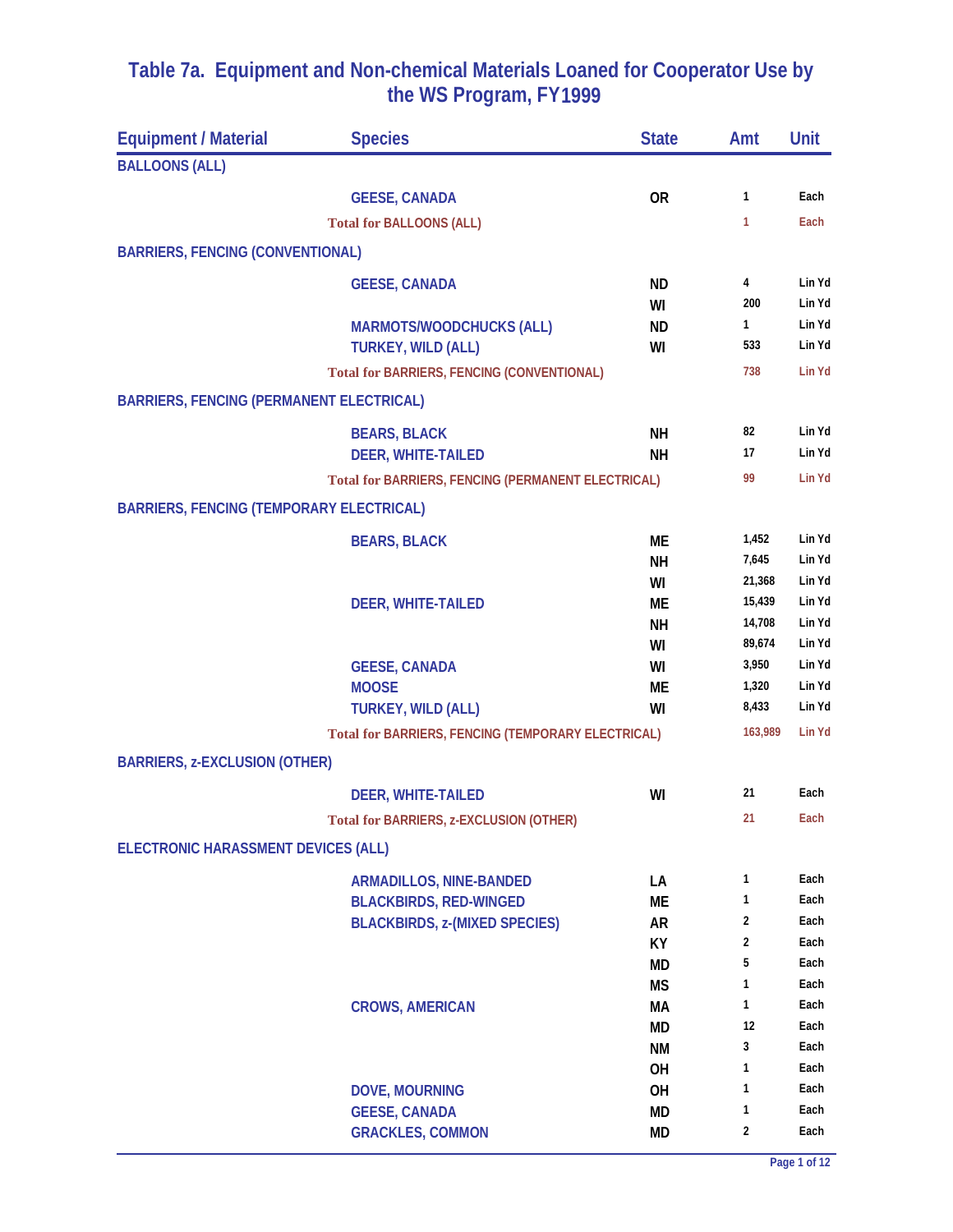| <b>Equipment / Material</b>         | <b>Species</b>                                       | <b>State</b> | Amt            | Unit         |
|-------------------------------------|------------------------------------------------------|--------------|----------------|--------------|
| ELECTRONIC HARASSMENT DEVICES (ALL) |                                                      |              |                |              |
|                                     | <b>ROBINS, AMERICAN</b>                              | <b>AR</b>    | 5              | Each         |
|                                     | <b>SPARROWS, HOUSE/ENGLISH</b>                       | CO           | 1              | Each         |
|                                     | <b>STARLINGS, EUROPEAN</b>                           | CO           | 1              | Each         |
|                                     |                                                      | KY           | 3              | Each         |
|                                     |                                                      | <b>MD</b>    | 15             | Each         |
|                                     |                                                      | <b>NJ</b>    | 1              | Each         |
|                                     |                                                      | OH           | 5              | Each         |
|                                     | <b>WOLVES, GRAY/TIMBER</b>                           | ID           | 1              | Each         |
|                                     | <b>Total for ELECTRONIC HARASSMENT DEVICES (ALL)</b> |              | 65             | Each         |
| <b>EXPLODERS, GAS (ALL)</b>         |                                                      |              |                |              |
|                                     | <b>BADGERS</b>                                       | CA           | 10             | Each         |
|                                     | <b>BLACKBIRDS, RED-WINGED</b>                        | <b>AR</b>    | 6              | Each         |
|                                     |                                                      | WV           | 1              | Each         |
|                                     | <b>BLACKBIRDS, z-(MIXED SPECIES)</b>                 | AR           | 34             | Each         |
|                                     |                                                      | ID           | 1              | Each         |
|                                     |                                                      | KS           | 1              | Each         |
|                                     |                                                      | LA           | 64             | Each         |
|                                     |                                                      | <b>MS</b>    | 3              | Each         |
|                                     |                                                      | <b>ND</b>    | 53             | Each         |
|                                     |                                                      | <b>NM</b>    | 11             | Each         |
|                                     |                                                      | OH           | $\mathbf{2}$   | Each         |
|                                     |                                                      | OK           | 5              | Each         |
|                                     |                                                      | <b>SD</b>    | 10             | Each         |
|                                     |                                                      | TX           | $\overline{2}$ | Each         |
|                                     |                                                      | WI           | 13             | Each         |
|                                     |                                                      | WV           | 3              | Each         |
|                                     | <b>BLACKBIRDS, z-(OTHER)</b>                         | МT           | 6              | Each         |
|                                     | <b>COOTS, AMERICAN</b>                               | LA           | 3              | Each         |
|                                     | <b>CORMORANTS, DOUBLE-CRESTED</b>                    | AL           | 1              | Each         |
|                                     |                                                      | AR           | 2              | Each         |
|                                     |                                                      | <b>MS</b>    | 1              | Each         |
|                                     | <b>COYOTES</b>                                       | <b>AR</b>    | 3              | Each         |
|                                     |                                                      | МT           | 1              | Each         |
|                                     |                                                      | OK           | 2              | Each<br>Each |
|                                     | <b>CRANES, SANDHILL</b>                              | TX           | 6<br>30        | Each         |
|                                     |                                                      | WI           | 6              | Each         |
|                                     | <b>CROWS, AMERICAN</b>                               | <b>AR</b>    | 1              | Each         |
|                                     |                                                      | CA           | 1              | Each         |
|                                     |                                                      | LA<br>MA     | 1              | Each         |
|                                     |                                                      | ME           | 1              | Each         |
|                                     |                                                      | <b>ND</b>    | 2              | Each         |
|                                     |                                                      | <b>NM</b>    | 6              | Each         |
|                                     |                                                      | OH           | 5              | Each         |
|                                     |                                                      |              |                |              |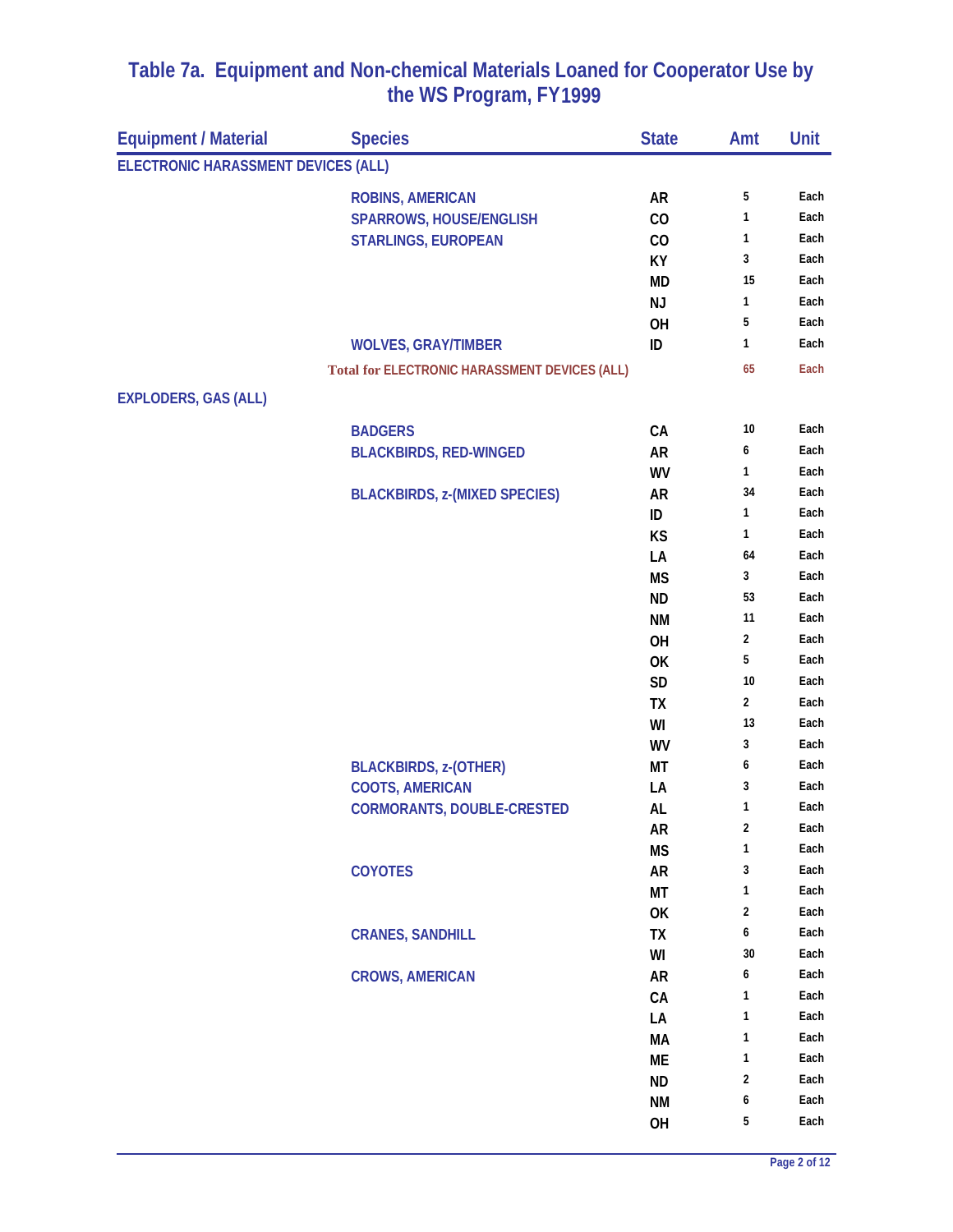| <b>Equipment / Material</b> | <b>Species</b>                     | <b>State</b> | Amt              | Unit |
|-----------------------------|------------------------------------|--------------|------------------|------|
| EXPLODERS, GAS (ALL)        |                                    |              |                  |      |
|                             | <b>CROWS, AMERICAN</b>             | OK           | 4                | Each |
|                             |                                    | WI           | 2                | Each |
|                             | <b>DEER, MULE</b>                  | <b>WA</b>    | 1                | Each |
|                             | <b>DEER, WHITE-TAILED</b>          | <b>AR</b>    | 5                | Each |
|                             |                                    | GA           | 2                | Each |
|                             |                                    | ME           | 2                | Each |
|                             |                                    | <b>ND</b>    | 2                | Each |
|                             |                                    | OH           | 2                | Each |
|                             |                                    | OK           | 1                | Each |
|                             |                                    | TX           | 3                | Each |
|                             |                                    | WI           | 28               | Each |
|                             | <b>DUCKS, DABBLING (OTHER)</b>     | <b>AR</b>    | 2                | Each |
|                             |                                    | LA           | 6                | Each |
|                             |                                    | <b>ND</b>    | 17               | Each |
|                             | <b>DUCKS, WHISTLING (OTHER)</b>    | LA           | $\boldsymbol{7}$ | Each |
|                             | <b>EGRETS, CATTLE</b>              | 0K           | 1                | Each |
|                             | <b>EGRETS/HERONS (MIXED)</b>       | <b>AR</b>    | 3                | Each |
|                             | <b>EGRETS/HERONS/IBIS (MIXED)</b>  | LA           | 2                | Each |
|                             | <b>ELK (WAPITI)</b>                | <b>OR</b>    | 1                | Each |
|                             | <b>FINCHES, HOUSE</b>              | <b>WA</b>    | 1                | Each |
|                             | <b>GEESE, CANADA</b>               | <b>AR</b>    | $\sqrt{2}$       | Each |
|                             |                                    | CA           | 4                | Each |
|                             |                                    | ID           | 22               | Each |
|                             |                                    | МA           | 1                | Each |
|                             |                                    | <b>MS</b>    | 1                | Each |
|                             |                                    | МT           | 1                | Each |
|                             |                                    | <b>ND</b>    | 22               | Each |
|                             |                                    | OH           | 13               | Each |
|                             |                                    | <b>OR</b>    | 6                | Each |
|                             |                                    | <b>WA</b>    | 5                | Each |
|                             |                                    | WI           | 111              | Each |
|                             | <b>GEESE, SNOW</b>                 | <b>AR</b>    | 5                | Each |
|                             |                                    | ID           | 9                | Each |
|                             |                                    | <b>NE</b>    | 1                | Each |
|                             |                                    | ΝM           | 1                | Each |
|                             | <b>GEESE, WHITE-FRONTED (ALL)</b>  | TX           | 2                | Each |
|                             | <b>GULLS, RING-BILLED</b>          | <b>KS</b>    | 3                | Each |
|                             |                                    | <b>WA</b>    | 1                | Each |
|                             | <b>HERONS, BLACK-CROWNED NIGHT</b> | ID           | 2                | Each |
|                             | <b>MAGPIES, BLACK-BILLED</b>       | ID           | 2                | Each |
|                             | <b>MALLARDS</b>                    | IL           | 2                | Each |
|                             | <b>NUTRIAS</b>                     | <b>AR</b>    | 2                | Each |
|                             | PELICANS, AMERICAN WHITE           | <b>WY</b>    | 1                | Each |
|                             | <b>RACCOONS</b>                    | 0K           | 1                | Each |
|                             | <b>RAVENS, COMMON</b>              | МT           | 2                | Each |
|                             |                                    | <b>NM</b>    | 1                | Each |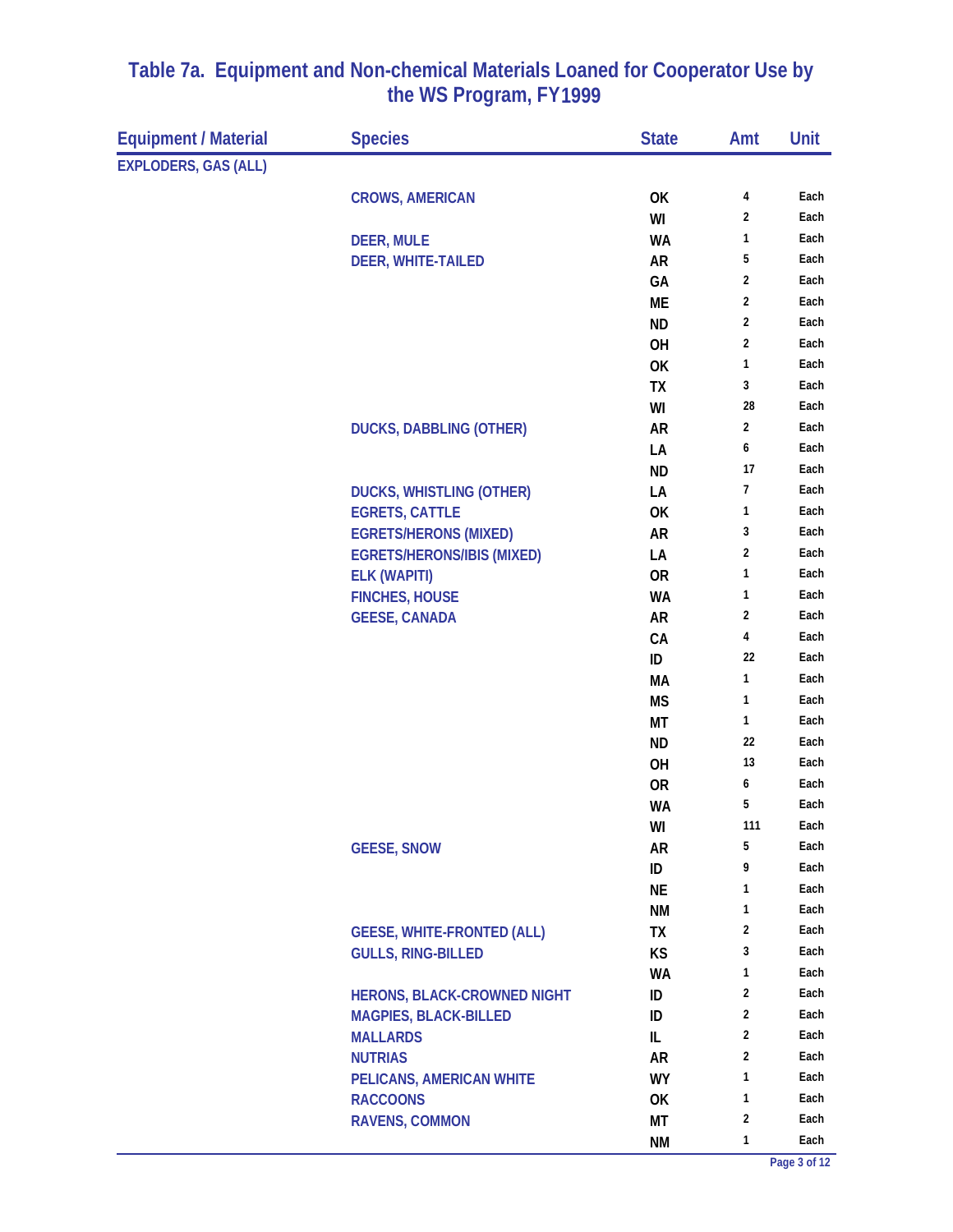| <b>Equipment / Material</b> | <b>Species</b>                        | <b>State</b>           | Amt                     | Unit         |
|-----------------------------|---------------------------------------|------------------------|-------------------------|--------------|
| <b>EXPLODERS, GAS (ALL)</b> |                                       |                        |                         |              |
|                             | <b>ROBINS, AMERICAN</b>               | <b>AR</b>              | $\overline{7}$          | Each         |
|                             |                                       | ID                     | $\overline{\mathbf{c}}$ | Each         |
|                             |                                       | <b>WA</b>              | 2                       | Each         |
|                             | <b>STARLINGS, EUROPEAN</b>            | ID                     | 1                       | Each         |
|                             |                                       | KS                     | $\overline{2}$          | Each         |
|                             |                                       | <b>NE</b>              | 1                       | Each         |
|                             |                                       | <b>OR</b><br><b>NH</b> | 17<br>$\overline{2}$    | Each<br>Each |
|                             | <b>TURKEY, WILD (ALL)</b>             | WI                     | $\overline{1}$          | Each         |
|                             | <b>VULTURES, z-(MIXED)</b>            | GA                     | 2                       | Each         |
|                             |                                       | VA                     | 1                       | Each         |
|                             | <b>WADING BIRDS (OTHER)</b>           | LA                     | 41                      | Each         |
|                             | <b>WOLVES, GRAY/TIMBER</b>            | МT                     | $\overline{2}$          | Each         |
|                             | <b>Total for EXPLODERS, GAS (ALL)</b> |                        | 699                     | Each         |
| <b>FLAGS, MYLAR</b>         |                                       |                        |                         |              |
|                             | <b>GEESE, CANADA</b>                  | WI                     | 11                      | Each         |
|                             | <b>Total for FLAGS, MYLAR</b>         |                        | 11                      | Each         |
| <b>FLAGS, NON-MYLAR</b>     |                                       |                        |                         |              |
|                             |                                       |                        |                         |              |
|                             | <b>GEESE, CANADA</b>                  | <b>ND</b><br>UT        | 24<br>18                | Each<br>Each |
|                             |                                       |                        | 42                      | Each         |
|                             | <b>Total for FLAGS, NON-MYLAR</b>     |                        |                         |              |
| <b>LIGHTS (ALL)</b>         |                                       |                        |                         |              |
|                             | PELICANS, AMERICAN WHITE              | ID                     | $\overline{2}$          | Each         |
|                             | <b>Total for LIGHTS (ALL)</b>         |                        | 2                       | Each         |
| NETS, z-(OTHER)             |                                       |                        |                         |              |
|                             | <b>GEESE, CANADA</b>                  | VA                     | 1                       | Each         |
|                             | <b>Total for NETS, z-(OTHER)</b>      |                        | $\mathbf{1}$            | Each         |
| <b>PYROTECHNICS (ALL)</b>   |                                       |                        |                         |              |
|                             |                                       |                        |                         |              |
|                             | <b>BEARS, BLACK</b>                   | <b>NH</b>              | 17<br>100               | Each         |
|                             | <b>BLACKBIRDS, z-(MIXED SPECIES)</b>  | <b>AR</b><br><b>NH</b> | 1                       | Each<br>Each |
|                             |                                       | ΝM                     | 150                     | Each         |
|                             | <b>DEER, WHITE-TAILED</b>             | ME                     | 2                       | Each         |
|                             |                                       | <b>NH</b>              | 4                       | Each         |
|                             | <b>GEESE, CANADA</b>                  | МE                     | 7                       | Each         |
|                             |                                       | <b>ND</b>              | 1                       | Each         |
|                             |                                       | <b>NH</b>              | 9                       | Each         |
|                             |                                       | VA                     | 100                     | Each         |
|                             |                                       | WI                     | 50                      | Each         |
|                             | <b>GULLS, RING-BILLED</b>             | <b>WA</b>              | 1                       | Each         |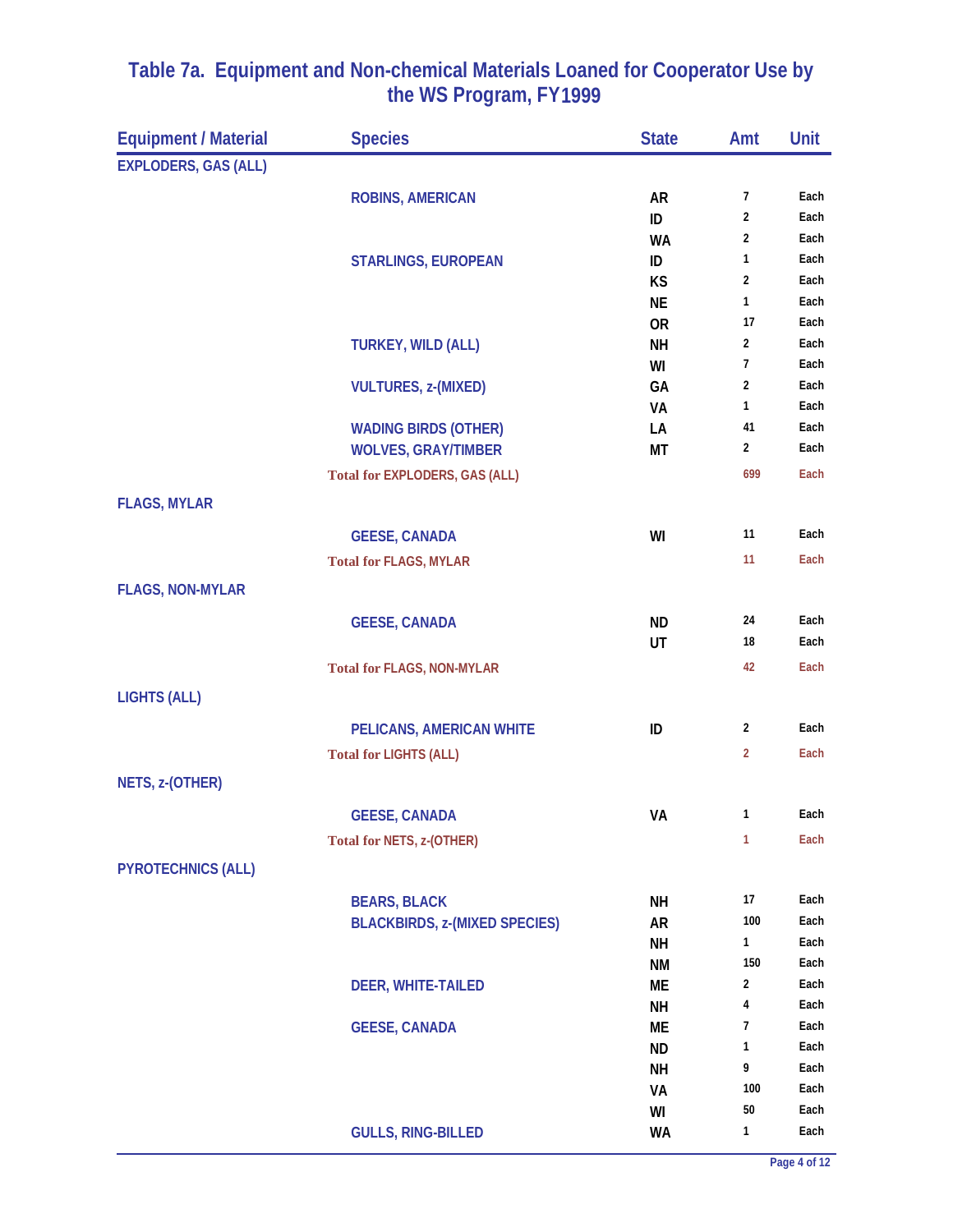| <b>Equipment / Material</b>               | <b>Species</b>                                      | <b>State</b> | Amt            | Unit         |
|-------------------------------------------|-----------------------------------------------------|--------------|----------------|--------------|
| <b>PYROTECHNICS (ALL)</b>                 |                                                     |              |                |              |
|                                           | HAWKS, RED-TAILED                                   | TN           | 1              | Each         |
|                                           | <b>MOOSE</b>                                        | ME           | 1              | Each         |
|                                           |                                                     | NΗ           | 6              | Each         |
|                                           | <b>OSPREYS</b>                                      | VA           | 100            | Each         |
|                                           | <b>STARLINGS, EUROPEAN</b>                          | <b>NH</b>    | 1              | Each         |
|                                           | <b>TURKEY, WILD (ALL)</b>                           | <b>ND</b>    | 1              | Each         |
|                                           |                                                     | <b>NH</b>    | $\overline{2}$ | Each         |
|                                           | <b>VULTURES, BLACK</b>                              | <b>NJ</b>    | 30             | Each         |
|                                           | <b>VULTURES, z-(MIXED)</b>                          | GA           | 71             | Each         |
|                                           | <b>Total for PYROTECHNICS (ALL)</b>                 |              | 655            | Each         |
| SCARECROWS (ALL) (OWL, SNAKE, SILHOUETTE) |                                                     |              |                |              |
|                                           | <b>FLICKERS, NORTHERN</b>                           | ID           | 1              | Each         |
|                                           | <b>GEESE, CANADA</b>                                | <b>OR</b>    | 30             | Each         |
|                                           | <b>GULLS, CALIFORNIA</b>                            | ID           | $\overline{2}$ | Each         |
|                                           | <b>WOODPECKERS, PILEATED</b>                        | МT           | $\overline{2}$ | Each         |
|                                           | Total for SCARECROWS (ALL) (OWL, SNAKE, SILHOUETTE) |              | 35             | Each         |
| <b>SNARES, FOOT/LEG</b>                   |                                                     |              |                |              |
|                                           | <b>BOBCATS</b>                                      | CA           | 1              | Each         |
|                                           | <b>Total for SNARES, FOOT/LEG</b>                   |              | 1              | Each         |
| <b>SNARES, NECK</b>                       |                                                     |              |                |              |
|                                           | <b>BEAVERS</b>                                      | CA           | 8              | Each         |
|                                           |                                                     | <b>MS</b>    | 25             | Each         |
|                                           |                                                     | <b>OR</b>    | $\overline{2}$ | Each         |
|                                           |                                                     | <b>WY</b>    | 6              | Each         |
|                                           | <b>COYOTES</b>                                      | CA           | 58             | Each         |
|                                           |                                                     | <b>OR</b>    | 1              | Each         |
|                                           |                                                     | UT           | 6              | Each         |
|                                           |                                                     | WY           | 12             | Each         |
|                                           | DOGS, FERAL/FREE RANGING & HYBRIDS                  | <b>OR</b>    | 1              | Each         |
|                                           |                                                     | <b>WY</b>    | $\overline{2}$ | Each         |
|                                           | <b>FOXES, RED</b>                                   | <b>ND</b>    | 4<br>7         | Each<br>Each |
|                                           | <b>PORCUPINES</b>                                   | <b>WA</b>    | 6              | Each         |
|                                           | <b>RACCOONS</b>                                     | <b>ND</b>    |                |              |
|                                           | <b>Total for SNARES, NECK</b>                       |              | 138            | Each         |
| <b>TAPE, MYLAR</b>                        |                                                     |              |                |              |
|                                           | <b>DUCKS, DABBLING (OTHER)</b>                      | <b>ND</b>    | 12             | Roll         |
|                                           | <b>GEESE, CANADA</b>                                | <b>OR</b>    | 2              | Roll         |
|                                           | <b>WOODPECKERS, z-(OTHER)</b>                       | KY           | 1              | Roll         |
|                                           | <b>Total for TAPE, MYLAR</b>                        |              | 15             | Roll         |

**TRAPS, CAGE**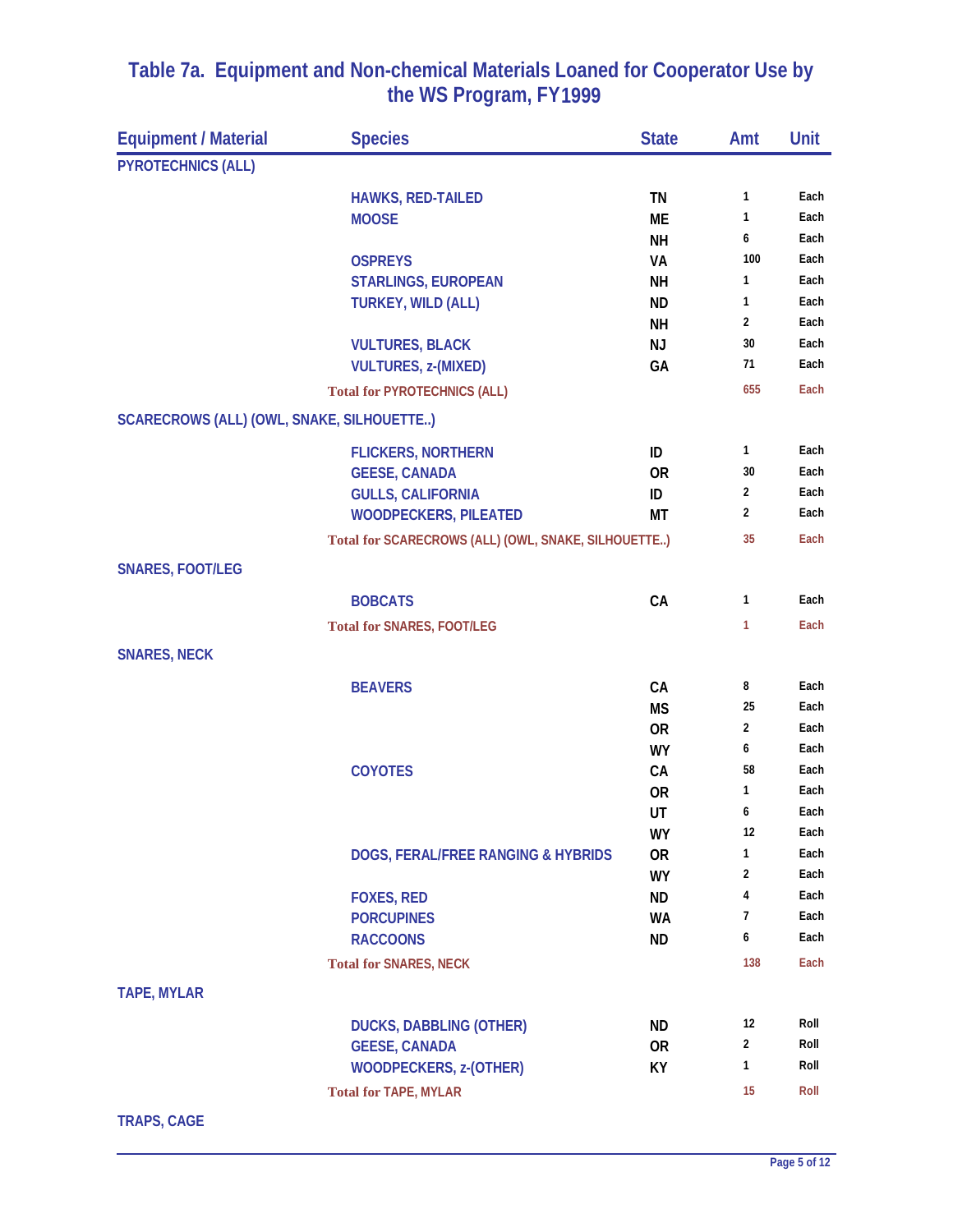| <b>Equipment / Material</b> | <b>Species</b>                  | <b>State</b>     | Amt                     | Unit |
|-----------------------------|---------------------------------|------------------|-------------------------|------|
| TRAPS, CAGE                 |                                 |                  |                         |      |
|                             |                                 |                  | $\mathbf{1}$            | Each |
|                             | <b>ARMADILLOS, NINE-BANDED</b>  | AL<br>LA         | 15                      | Each |
|                             |                                 | <b>MS</b>        | $\mathbf{3}$            | Each |
|                             |                                 | OK               | 23                      | Each |
|                             |                                 | TX               | 58                      | Each |
|                             | <b>BADGERS</b>                  | CA               | 1                       | Each |
|                             |                                 | ID               | 6                       | Each |
|                             |                                 | <b>NV</b>        | 1                       | Each |
|                             |                                 | OK               | 1                       | Each |
|                             |                                 | TX               | 1                       | Each |
|                             |                                 | WI               | 6                       | Each |
|                             | <b>BEARS, BLACK</b>             | WI               | 1                       | Each |
|                             | <b>BEAVERS</b>                  | CO               | 1                       | Each |
|                             |                                 | OK               | 1                       | Each |
|                             |                                 | <b>OR</b>        | $\overline{\mathbf{r}}$ | Each |
|                             |                                 | <b>TX</b>        | $\overline{2}$          | Each |
|                             | <b>BOBCATS</b>                  | ${\sf CA}$       | $\boldsymbol{7}$        | Each |
|                             |                                 | ID               | 1                       | Each |
|                             |                                 | KS               | $\overline{\mathbf{c}}$ | Each |
|                             |                                 | ME               | 1                       | Each |
|                             |                                 | MT               | 1                       | Each |
|                             |                                 | <b>NE</b>        | $\mathbf{1}$            | Each |
|                             |                                 | OK               | 20                      | Each |
|                             |                                 | TX               | $\sqrt{2}$              | Each |
|                             | <b>CATS, FERAL/FREE RANGING</b> | ${\sf CA}$       | 9                       | Each |
|                             |                                 | GA               | 1                       | Each |
|                             |                                 | H <sub>II</sub>  | 3                       | Each |
|                             |                                 | ME               | $\sqrt{2}$              | Each |
|                             |                                 | MT               | $\mathbf{1}$            | Each |
|                             |                                 | <b>ND</b>        | 11                      | Each |
|                             |                                 | NE               | 5                       | Each |
|                             |                                 | <b>NM</b>        | 15                      | Each |
|                             |                                 | ${\sf N}{\sf V}$ | 8                       | Each |
|                             |                                 | OK               | 16                      | Each |
|                             |                                 | <b>OR</b>        | $\mathbf 3$             | Each |
|                             |                                 | TX               | 11                      | Each |
|                             |                                 | VA               | $\mathbf{1}$            | Each |
|                             |                                 | <b>WA</b>        | 1                       | Each |
|                             |                                 | WI               | $\sqrt{2}$              | Each |
|                             | <b>CHIPMUNKS (ALL)</b>          | GA               | $\mathbf{1}$            | Each |
|                             |                                 | ME               | $\overline{\mathbf{c}}$ | Each |
|                             |                                 | <b>NM</b>        | $\boldsymbol{2}$        | Each |
|                             |                                 | <b>NV</b>        | 1                       | Each |
|                             |                                 | WI               | 3                       | Each |
|                             |                                 | WV               | 5                       | Each |
|                             | <b>COYOTES</b>                  | ${\sf CA}$       | $\mathbf{3}$            | Each |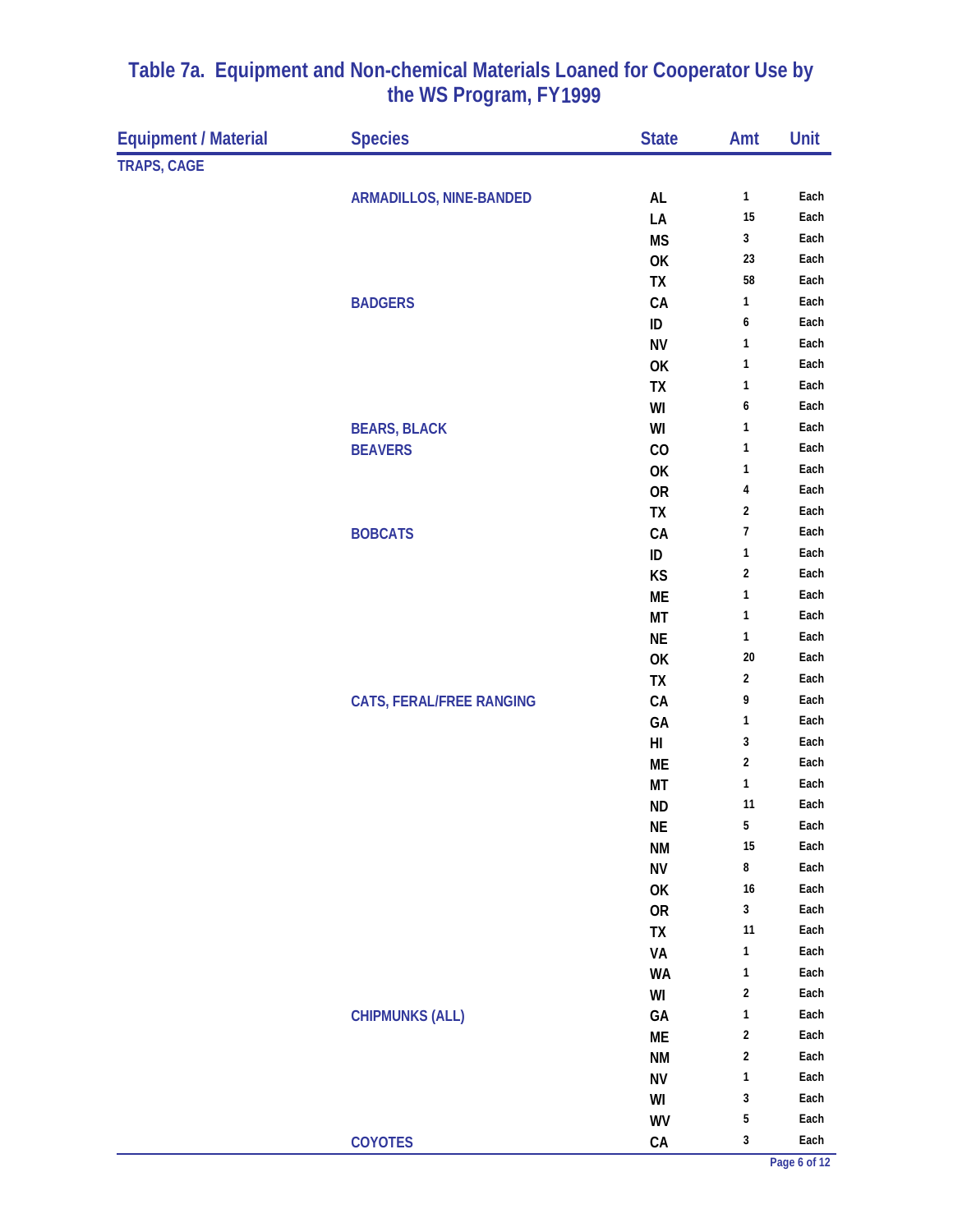| <b>Equipment / Material</b> | <b>Species</b>                     | <b>State</b>    | Amt                     | Unit         |
|-----------------------------|------------------------------------|-----------------|-------------------------|--------------|
| <b>TRAPS, CAGE</b>          |                                    |                 |                         |              |
|                             | <b>COYOTES</b>                     | ID              | $\mathbf{1}$            | Each         |
|                             |                                    | OK              | $\overline{\mathbf{c}}$ | Each         |
|                             |                                    | <b>TX</b>       | $\mathbf{1}$            | Each         |
|                             | <b>DEER, WHITE-TAILED</b>          | GA              | 1                       | Each         |
|                             | DOGS, FERAL/FREE RANGING & HYBRIDS | CA              | 1                       | Each         |
|                             |                                    | <b>ND</b>       | 1                       | Each         |
|                             |                                    | OK              | 1                       | Each         |
|                             |                                    | <b>OR</b>       | 1                       | Each         |
|                             | <b>DUCKS, FERAL</b>                | UT              | $\mathbf{1}$            | Each         |
|                             | <b>FERRETS, EUROPEAN</b>           | <b>NV</b>       | $\mathbf{1}$            | Each         |
|                             |                                    | WV              | $\mathbf{1}$            | Each         |
|                             | <b>FISHERS</b>                     | WI              | 4                       | Each         |
|                             | <b>FOXES, GRAY</b>                 | CA              | 1                       | Each         |
|                             |                                    | <b>NM</b>       | 1                       | Each         |
|                             |                                    | OK              | $\overline{2}$          | Each         |
|                             |                                    | TX              | 3                       | Each         |
|                             | <b>FOXES, RED</b>                  | CO              | 2                       | Each         |
|                             |                                    | ID              | 5                       | Each         |
|                             |                                    | MT              | 1                       | Each         |
|                             |                                    | OK              | 2                       | Each         |
|                             |                                    | <b>OR</b>       | 1                       | Each         |
|                             |                                    | TX              | 1<br>$\overline{2}$     | Each         |
|                             |                                    | WI              | 1                       | Each         |
|                             | <b>GEESE, CANADA</b>               | GA              | 1                       | Each<br>Each |
|                             | <b>GRACKLES, COMMON</b>            | TX              | 1                       | Each         |
|                             | <b>HARES, JACKRABBITS (ALL)</b>    | TX<br><b>WY</b> | $\overline{\mathbf{c}}$ | Each         |
|                             | <b>HOGS, FERAL</b>                 | CA              | 1                       | Each         |
|                             |                                    | GA              | 1                       | Each         |
|                             |                                    | OK              | $\overline{2}$          | Each         |
|                             | <b>LIONS, MOUNTAIN (COUGAR)</b>    | CA              | 3                       | Each         |
|                             |                                    | ID              | $\mathbf{1}$            | Each         |
|                             |                                    | <b>WA</b>       | 1                       | Each         |
|                             | <b>MAGPIES, BLACK-BILLED</b>       | ID              | 3                       | Each         |
|                             | <b>MARMOTS/WOODCHUCKS (ALL)</b>    | CA              | 1                       | Each         |
|                             |                                    | IA              | 6                       | Each         |
|                             |                                    | ID              | 13                      | Each         |
|                             |                                    | МE              | 1                       | Each         |
|                             |                                    | МT              | $\sqrt{2}$              | Each         |
|                             |                                    | <b>ND</b>       | 6                       | Each         |
|                             |                                    | <b>NV</b>       | 29                      | Each         |
|                             |                                    | WI              | $10\,$                  | Each         |
|                             |                                    | WV              | 3                       | Each         |
|                             | <b>MICE/RATS (MIXED)</b>           | LA              | 1                       | Each         |
|                             |                                    | <b>NM</b>       | 1                       | Each         |
|                             | <b>MINKS</b>                       | <b>ND</b>       | 1                       | Each         |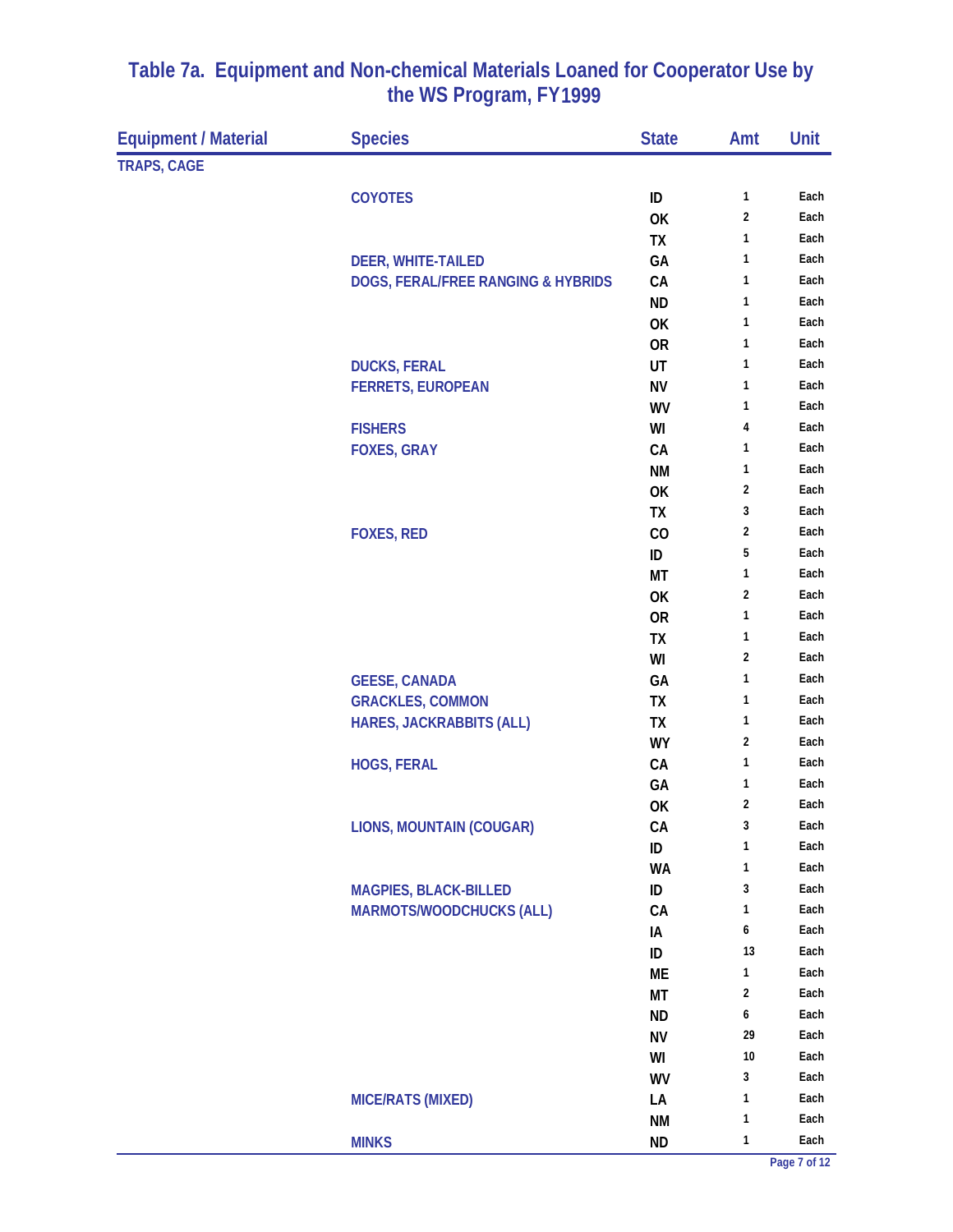| <b>Equipment / Material</b> | <b>Species</b>             | <b>State</b>     | Amt                     | Unit         |
|-----------------------------|----------------------------|------------------|-------------------------|--------------|
| <b>TRAPS, CAGE</b>          |                            |                  |                         |              |
|                             | <b>MINKS</b>               | WI               | 1                       | Each         |
|                             |                            | <b>WV</b>        | 1                       | Each         |
|                             | <b>MUSKRATS, z-(OTHER)</b> | WI               | 1                       | Each         |
|                             | <b>NUTRIAS</b>             | LA               | $\boldsymbol{2}$        | Each         |
|                             |                            | <b>OR</b>        | 2                       | Each         |
|                             |                            | TX               | 4                       | Each         |
|                             | OPOSSUMS, VIRGINIA         | CA               | 14                      | Each         |
|                             |                            | CO               | 1                       | Each         |
|                             |                            | GA               | 5                       | Each         |
|                             |                            | LA               | $\sqrt{2}$              | Each         |
|                             |                            | <b>NE</b>        | 3                       | Each         |
|                             |                            | OK               | $10\,$                  | Each         |
|                             |                            | TX               | 178                     | Each         |
|                             |                            | <b>WV</b>        | 4                       | Each         |
|                             | <b>OTTERS, RIVER</b>       | МE               | 1                       | Each         |
|                             | PIGEONS, FERAL (ROCK DOVE) | ID               | $\overline{2}$          | Each         |
|                             |                            | <b>ND</b>        | $\overline{\mathbf{c}}$ | Each         |
|                             |                            | <b>NH</b>        | $\mathbf{1}$            | Each         |
|                             |                            | <b>NM</b>        | 2                       | Each         |
|                             |                            | TX               | $\sqrt{2}$              | Each         |
|                             | <b>PORCUPINES</b>          | ID               | $\overline{\mathbf{c}}$ | Each         |
|                             |                            | MT               | 1                       | Each         |
|                             |                            | <b>ND</b>        | 2                       | Each         |
|                             |                            | <b>TX</b>        | 5                       | Each         |
|                             |                            | UT               | 7                       | Each         |
|                             | PRAIRIE DOGS, BLACK-TAILED | TX               | 6                       | Each         |
|                             | RABBITS, COTTONTAIL        | ID               | 3                       | Each         |
|                             |                            | MT               | 1                       | Each         |
|                             |                            | <b>ND</b>        | 5                       | Each         |
|                             |                            | <b>NM</b>        | 1                       | Each         |
|                             |                            | <b>NV</b>        | 8                       | Each         |
|                             |                            | OK               | 2                       | Each         |
|                             |                            | <b>OR</b>        | 1                       | Each         |
|                             |                            | TX               | 3                       | Each         |
|                             |                            | WI               | 1                       | Each         |
|                             |                            | <b>WV</b>        | 5                       | Each         |
|                             | <b>RABBITS, FERAL</b>      | <b>NV</b>        | 13<br>$\mathbf{1}$      | Each         |
|                             |                            | TX               |                         | Each<br>Each |
|                             | <b>RACCOONS</b>            | AL               | 1<br>$60\,$             | Each         |
|                             |                            | CA               | $\overline{\mathbf{c}}$ | Each         |
|                             |                            | CO               | 4                       | Each         |
|                             |                            | GA               | 2                       | Each         |
|                             |                            | IA               | 17                      | Each         |
|                             |                            | ID<br>${\sf IN}$ | $\overline{\mathbf{c}}$ | Each         |
|                             |                            |                  | 33                      | Each         |
|                             |                            | LA               |                         |              |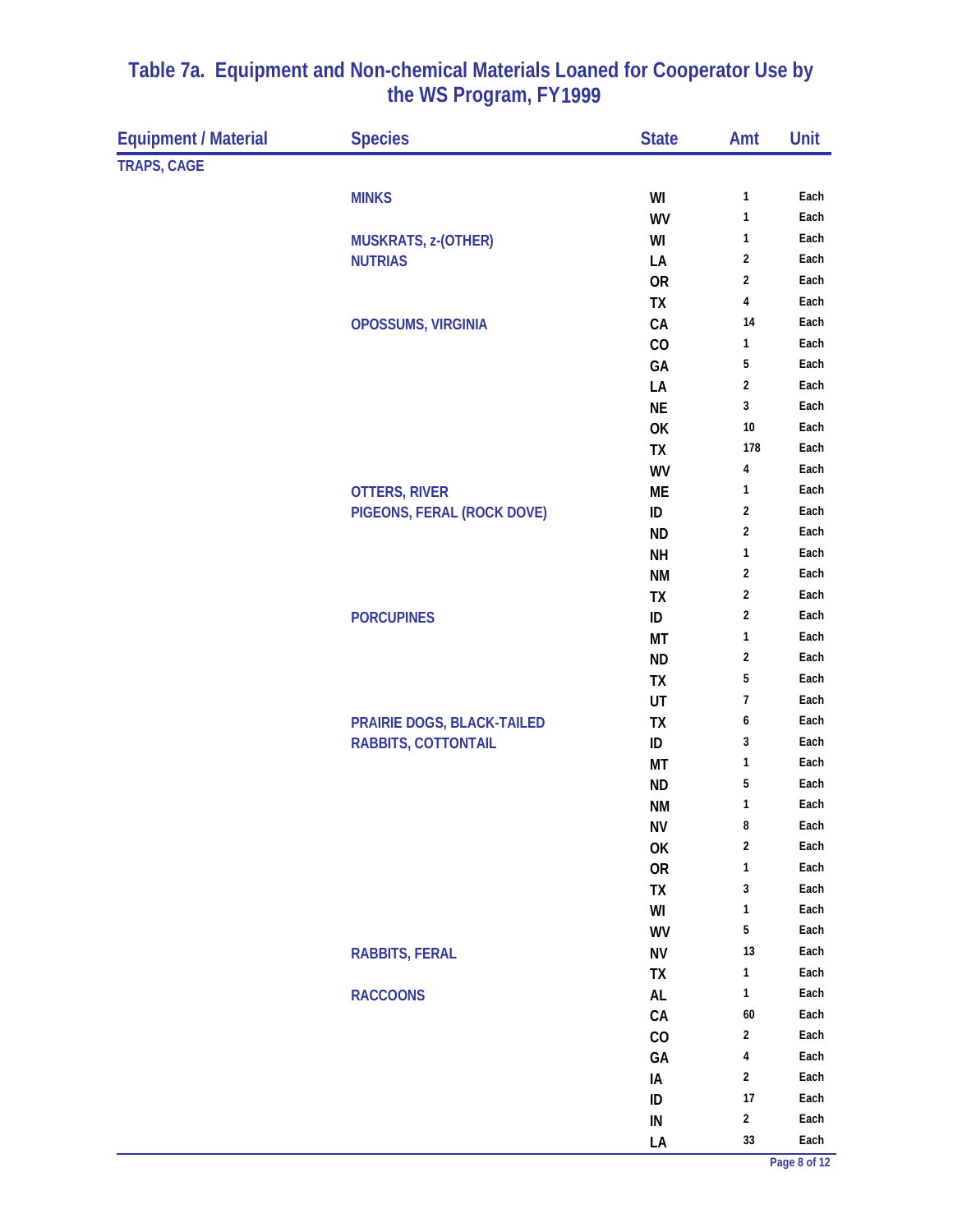| <b>Equipment / Material</b> | <b>Species</b>                | <b>State</b>    | Amt                | Unit         |
|-----------------------------|-------------------------------|-----------------|--------------------|--------------|
| <b>TRAPS, CAGE</b>          |                               |                 |                    |              |
|                             | <b>RACCOONS</b>               | ME              | 5                  | Each         |
|                             |                               | <b>MO</b>       | 1                  | Each         |
|                             |                               | <b>MS</b>       | 1                  | Each         |
|                             |                               | <b>MT</b>       | 12                 | Each         |
|                             |                               | <b>ND</b>       | 57                 | Each         |
|                             |                               | <b>NE</b>       | 13                 | Each         |
|                             |                               | <b>NM</b>       | $\overline{7}$     | Each         |
|                             |                               | <b>NV</b>       | 115                | Each         |
|                             |                               | OK              | 105                | Each         |
|                             |                               | <b>OR</b>       | 74                 | Each         |
|                             |                               | TX              | 297                | Each         |
|                             |                               | UT              | 131                | Each         |
|                             |                               | VA              | $\mathbf{2}$       | Each         |
|                             |                               | WI              | 14                 | Each         |
|                             |                               | WV              | 11                 | Each         |
|                             |                               | <b>WY</b>       | 13                 | Each         |
|                             | RATS, BLACK (ROOF)            | TX              | 30                 | Each         |
|                             | <b>RATS, NORWAY</b>           | ME              | 1                  | Each         |
|                             |                               | <b>ND</b>       | 1                  | Each         |
|                             |                               | TX              | 2                  | Each         |
|                             |                               | WV              | 2                  | Each         |
|                             | RATS, PACKRATS/WOODRATS (ALL) | <b>NM</b>       | 5                  | Each         |
|                             |                               | <b>NV</b>       | 4                  | Each         |
|                             |                               | OK              | 4                  | Each         |
|                             |                               | <b>OR</b>       | 1                  | Each         |
|                             |                               | UT              | 1                  | Each         |
|                             | <b>RINGTAILS</b>              | TX              | 3                  | Each         |
|                             | <b>SKUNKS, SPOTTED</b>        | <b>NM</b>       | 1                  | Each         |
|                             | <b>SKUNKS, STRIPED</b>        | AL              | 2                  | Each         |
|                             |                               | CA              | 88                 | Each         |
|                             |                               | GA              | $\mathbf{3}$       | Each         |
|                             |                               | IA              | $\overline{2}$     | Each         |
|                             |                               | $\sf ID$        | $13\,$             | Each         |
|                             |                               | LA              | $14$               | Each<br>Each |
|                             |                               | <b>MS</b>       | $\mathbf{3}$       |              |
|                             |                               | MT              | $14$<br>$90\,$     | Each         |
|                             |                               | <b>ND</b>       |                    | Each<br>Each |
|                             |                               | $\sf NE$        | $\mathbf{2}$<br>82 | Each         |
|                             |                               | <b>NM</b>       | 125                | Each         |
|                             |                               | <b>NV</b>       | 124                | Each         |
|                             |                               | OK<br><b>OR</b> | 52                 | Each         |
|                             |                               | TX              | 182                | Each         |
|                             |                               | UT              | $60\,$             | Each         |
|                             |                               | VA              | $\mathbf{1}$       | Each         |
|                             |                               | <b>WA</b>       | $10\,$             | Each         |
|                             |                               |                 |                    |              |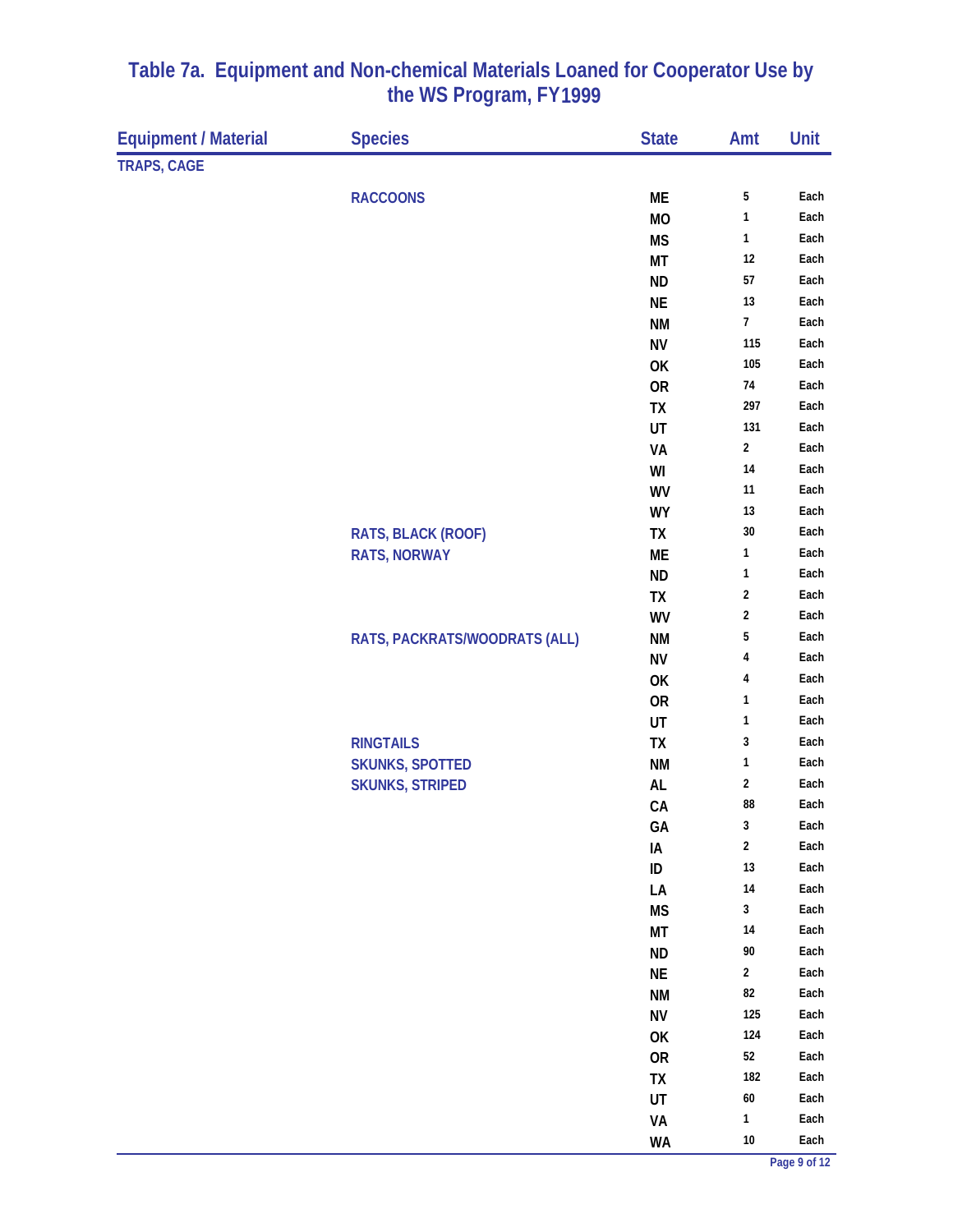| <b>Equipment / Material</b> | <b>Species</b>                 | <b>State</b> | Amt                     | Unit |
|-----------------------------|--------------------------------|--------------|-------------------------|------|
| <b>TRAPS, CAGE</b>          |                                |              |                         |      |
|                             | <b>SKUNKS, STRIPED</b>         | WI           | 3                       | Each |
|                             |                                | WV           | 9                       | Each |
|                             |                                | <b>WY</b>    | 35                      | Each |
|                             | <b>SNAKES, POISONOUS (ALL)</b> | <b>ND</b>    | 1                       | Each |
|                             | <b>SPARROWS, HOUSE/ENGLISH</b> | <b>ND</b>    | 1                       | Each |
|                             |                                | TX           | $\sqrt{2}$              | Each |
|                             | SQUIRRELS, FLYING (ALL)        | TX           | $\mathbf{1}$            | Each |
|                             |                                | WI           | $\sqrt{2}$              | Each |
|                             | <b>SQUIRRELS, FOX</b>          | ID           | 15                      | Each |
|                             |                                | IL           | 1                       | Each |
|                             |                                | <b>ND</b>    | 12                      | Each |
|                             |                                | OK           | 60                      | Each |
|                             |                                | TX           | 198                     | Each |
|                             |                                | WV           | 4                       | Each |
|                             | <b>SQUIRRELS, GRAY</b>         | LA           | 4                       | Each |
|                             |                                | <b>ND</b>    | 1                       | Each |
|                             |                                | <b>NH</b>    | 16                      | Each |
|                             |                                | TX           | $\overline{\mathbf{c}}$ | Each |
|                             |                                | WI           | 16                      | Each |
|                             |                                | WV           | 6                       | Each |
|                             | <b>SQUIRRELS, GROUND (ALL)</b> | CO           | 3                       | Each |
|                             |                                | <b>NM</b>    | 65                      | Each |
|                             |                                | <b>NV</b>    | 133                     | Each |
|                             |                                | <b>TX</b>    | 4                       | Each |
|                             |                                | UT           | 12                      | Each |
|                             | <b>SQUIRRELS, RED</b>          | <b>NH</b>    | 4                       | Each |
|                             |                                | UT           | 1                       | Each |
|                             |                                | WI           | 1                       | Each |
|                             | SQUIRRELS, z-(OTHER)           | <b>NV</b>    | 4                       | Each |
|                             | <b>STARLINGS, EUROPEAN</b>     | ID           | 1                       | Each |
|                             |                                | <b>WA</b>    | 14                      | Each |
|                             | <b>WEASELS (ALL)</b>           | ID           | 1                       | Each |
|                             |                                | <b>NV</b>    | 1                       | Each |
|                             |                                | <b>OR</b>    | $\overline{2}$<br>1     | Each |
|                             |                                | UT           |                         | Each |
|                             | <b>Total for TRAPS, CAGE</b>   |              | 3,236                   | Each |
| <b>TRAPS, DECOY</b>         |                                |              |                         |      |
|                             | <b>STARLINGS, EUROPEAN</b>     | <b>WA</b>    | 1                       | Each |
|                             | <b>Total for TRAPS, DECOY</b>  |              | 1                       | Each |
| <b>TRAPS, GOPHER</b>        |                                |              |                         |      |
|                             | <b>GOPHERS, POCKET (ALL)</b>   | <b>ND</b>    | 5                       | Each |
|                             |                                | <b>NM</b>    | 21                      | Each |
|                             |                                | TX           | 11                      | Each |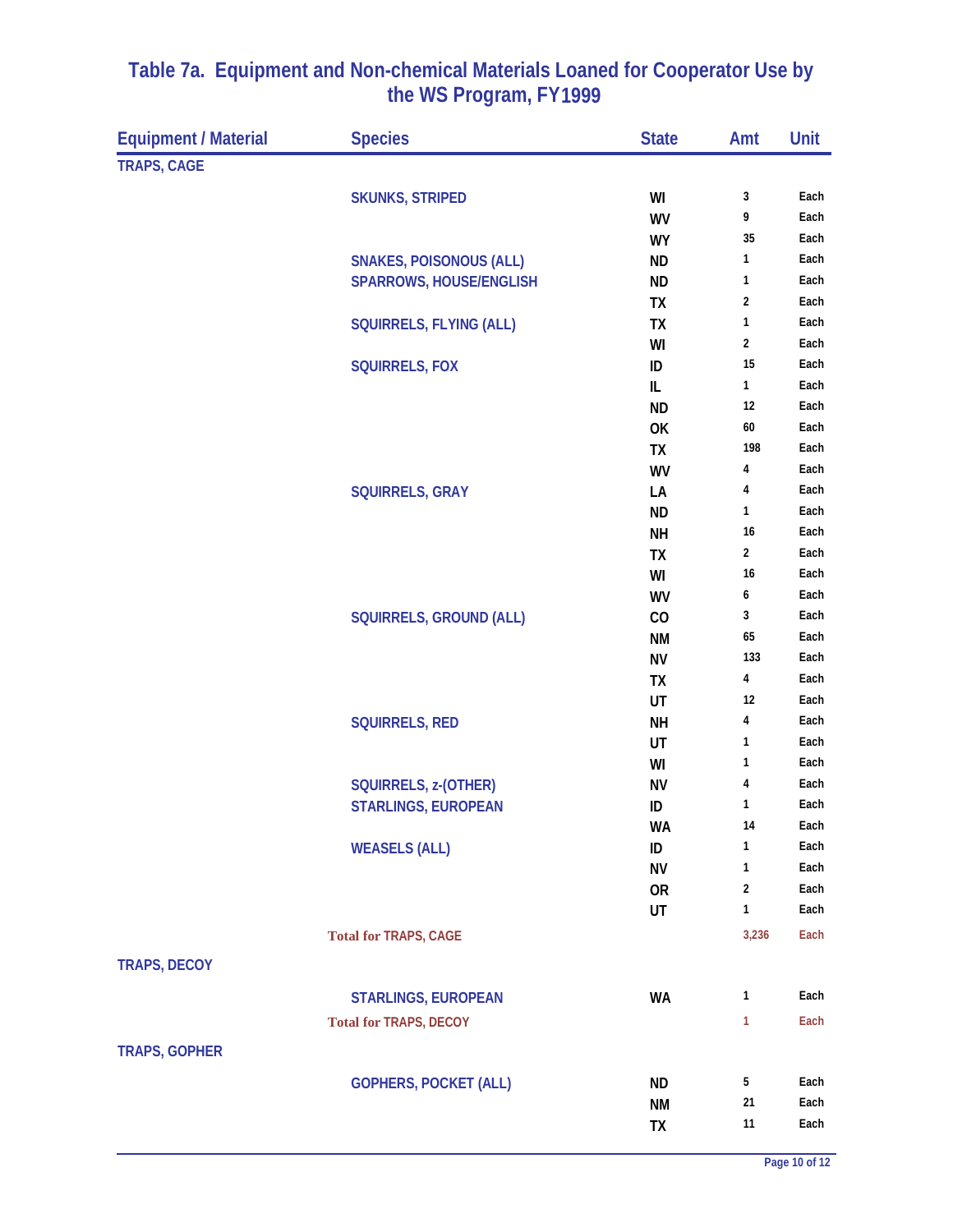| <b>Equipment / Material</b>  | <b>Species</b>                        | <b>State</b>           | Amt            | Unit         |
|------------------------------|---------------------------------------|------------------------|----------------|--------------|
| <b>TRAPS, GOPHER</b>         |                                       |                        |                |              |
|                              |                                       |                        | 37             | Each         |
|                              | <b>Total for TRAPS, GOPHER</b>        |                        |                |              |
| TRAPS, LEGHOLD (PADDED JAW)  |                                       |                        |                |              |
|                              | <b>FOXES, RED</b>                     | LA                     | 3              | Each         |
|                              | Total for TRAPS, LEGHOLD (PADDED JAW) |                        | 3              | Each         |
| TRAPS, LEGHOLD (STEEL JAW)   |                                       |                        |                |              |
|                              |                                       |                        |                |              |
|                              | <b>BADGERS</b>                        | CA<br>ID               | 9<br>3         | Each<br>Each |
|                              |                                       | <b>ND</b>              | 1              | Each         |
|                              |                                       | <b>OR</b>              | 1              | Each         |
|                              | <b>BEAVERS</b>                        | <b>AL</b>              | 1              | Each         |
|                              |                                       | LA                     | 12             | Each         |
|                              |                                       | <b>ND</b>              | 1              | Each         |
|                              |                                       | <b>WY</b>              | $\overline{2}$ | Each         |
|                              | <b>COYOTES</b>                        | CA                     | 13             | Each         |
|                              |                                       | ID                     | 3              | Each         |
|                              |                                       | LA                     | $\overline{2}$ | Each<br>Each |
|                              |                                       | <b>NE</b><br><b>SD</b> | 4<br>40        | Each         |
|                              |                                       | <b>WY</b>              | 13             | Each         |
|                              | <b>FOXES, RED</b>                     | <b>ND</b>              | 4              | Each         |
|                              | <b>LIONS, MOUNTAIN (COUGAR)</b>       | <b>WY</b>              | 2              | Each         |
|                              | <b>MINKS</b>                          | <b>WY</b>              | 1              | Each         |
|                              | <b>NUTRIAS</b>                        | LA                     | 2              | Each         |
|                              |                                       | TX                     | 3              | Each         |
|                              | <b>OWLS, GREAT HORNED</b>             | <b>ND</b>              | 2              | Each         |
|                              | <b>PORCUPINES</b>                     | МT                     | 1              | Each<br>Each |
|                              | <b>RACCOONS</b>                       | LA<br><b>ND</b>        | 4<br>2         | Each         |
|                              |                                       | NE                     | 1              | Each         |
|                              |                                       | <b>WY</b>              | $\overline{2}$ | Each         |
|                              | Total for TRAPS, LEGHOLD (STEEL JAW)  |                        | 129            | Each         |
|                              |                                       |                        |                |              |
| <b>TRAPS, MOLE</b>           |                                       |                        |                |              |
|                              | <b>MOLES (ALL)</b>                    | KS                     | 3              | Each         |
|                              |                                       | LA                     | 1              | Each         |
|                              |                                       | <b>MS</b>              | 3              | Each         |
|                              |                                       | <b>NH</b>              | 1              | Each         |
|                              |                                       | <b>NV</b>              | $\overline{2}$ | Each         |
|                              | <b>Total for TRAPS, MOLE</b>          |                        | 10             | Each         |
| TRAPS, QUICK-KILL (CONIBEAR) |                                       |                        |                |              |
|                              | <b>BEAVERS</b>                        | AL                     | 6              | Each         |
|                              |                                       | CA                     | 61             | Each         |
|                              |                                       |                        |                |              |